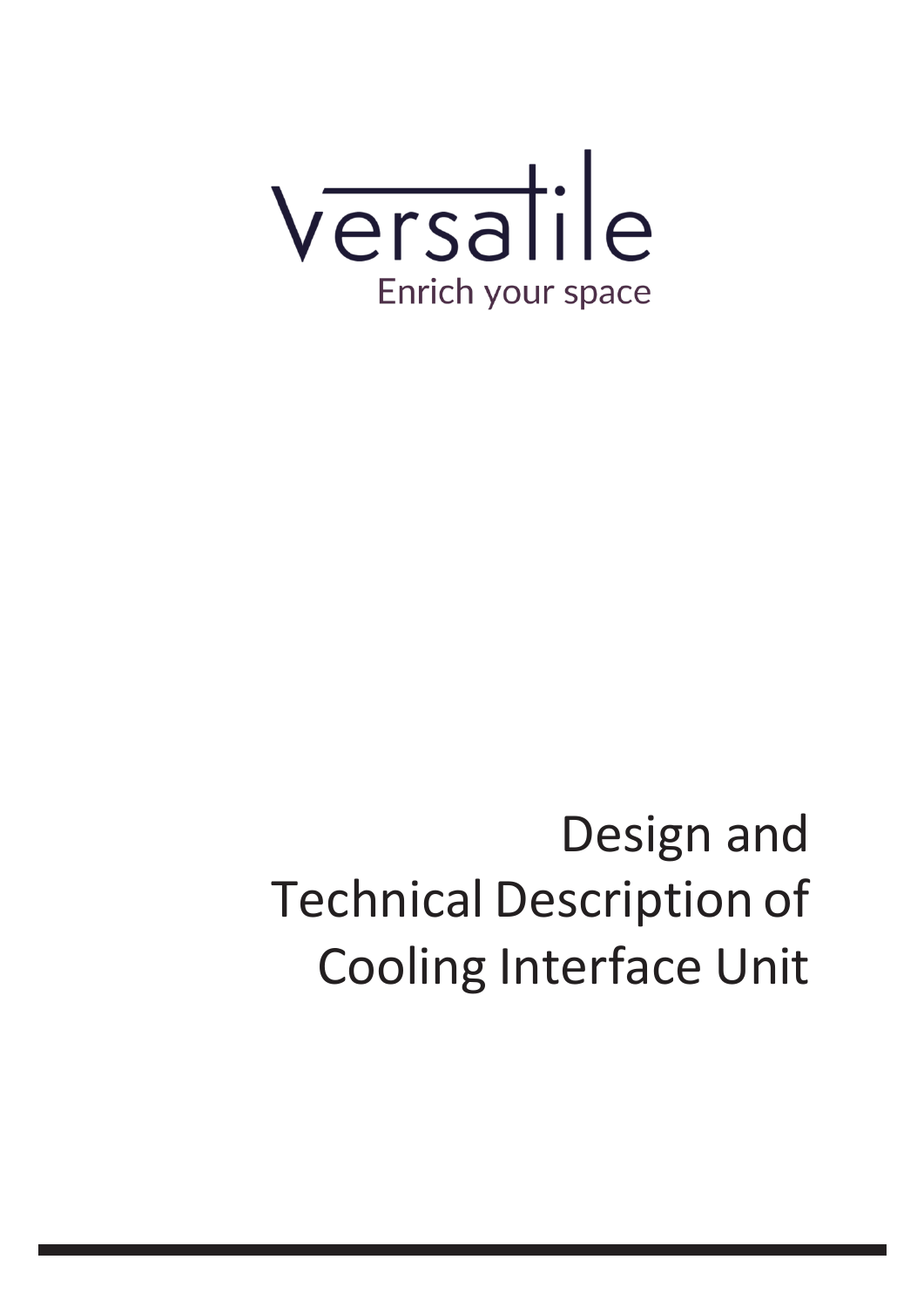# **GENERAL INFORMATION**

Dear Customer:

You have selected a high-quality Cooling Interface Unit (CIU) for your cooling needs. The CIU should be used exclusively for cooling applications. Any other or further usage will be considered asimproper usage. The manufacturer is not liable for damage or faults resulting from such improper usage.

Please read this manual carefully to avoid injury to people and damage to the product, and keep the manual in a safe place for future reference for the duration of owning the product. The manufacturer is not liable for damage or faults that result from non-compliance with the manual.

The operator is responsible to operate the CIU properly. To operate CIU properly and efficiently, the operator must have read and comprehended the manual and other specific operating instructions thoroughly, reached country-specific legal age, and make sure the CIU is regularly maintained.



**The basic installation instructions, operating conditions, and safety requirements are as follows:**



**1. Authorized personnel only.** The installation, start-up, maintenance work, and repairs must be performed by qualified and authorized personnel only.



**2. Installation.** The installation of the CIU must be performed by qualified and authorized personnel only. The system should be installed in a frost-free room. The temperature and humidity should not exceed 50 [)C and 60% respectively. Under no circumstances, these values or any other values specified in this manual should not be exceeded. The CIU should be easily accessible in case of an emergency. Please check the CIU for completeness to make sure that it has not been damaged during transport. Before water is added to the system, make sure all the screw connections are tight, if necessary, loosened screw connections should be tightened. Do not use unauthorized components or replacement parts which may limit the function, safety and warranty of the product.



**3. Observe applicable standards and regulations.** The assembly and operation of the CIU must comply with the recognized standards, rules, requirements, and guidelines. Observe applicable UK standards and regulations.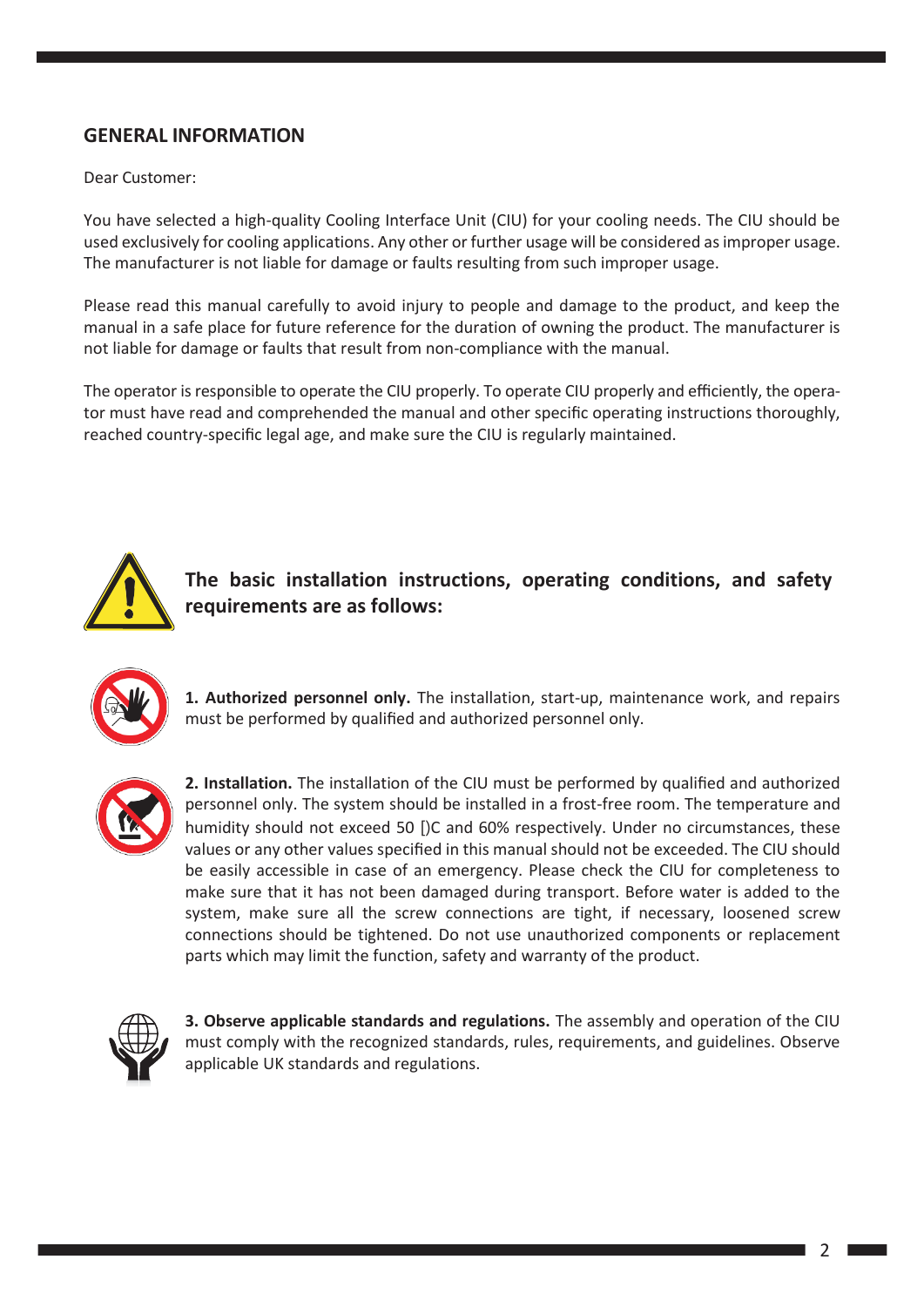#### **GENERAL INFORMATION**



**4. Warning of electric shock.** The installation, commissioning, and repairs of the electrical connections of the CIU must be performed by qualified and authorized personnel only. Installation should be made by following the instructions provided by the manufacturer and in accordance with UK standards and regulations. In case of danger and accidents, if possible and not risky, interrupt power supply and separate the cooling system from other energy sources and seek help from qualified and authorized personnel immediately. Possible modifications or alterations to the CIU and its electrical components are only permitted with written permission of the manufacturer. Violation to this may void the warranty and the manufacturer is not liable for damage resulting from misuse of the system.

Risk of fatal or serious injury. When operational, the CIU is connected to mains voltage. Do not touch electrical components with wet or damp body parts. Do not pull on electrical lines. Do not touch live parts. The system should be electrically disconnected for repairs. All repairs must be performed by qualified and authorized personnel only.



**5. Quality and safety of drinking water.** The CIU uses and comes in contact with drinking water. The planning and design of the drinking water system therefore must be in accordance with UK standards and regulations.

A water analysis is recommended for each installation. In the case of warranty claims, a water analysis is mandatory.

The system must be flushed and disinfected before commissioning with the flushing by-pass component and other necessary equipment.



**6. Warning of high pressure and high temperature.** The maximum operating temperature and pressure of the CIU are 90 °C and 16 bar respectively. Therefore, some surfaces or some components of the CIU can be very hot. Do not touch hot surfaces. Hot surface can cause skin burns. If you have to touch or be close proximity to the CIU, check surface temperature of the CIU with a proper equipment before touching any surfaces or part of the system. In case of leaks, close all shut-off valves, and seek help from qualified and authorized personnel immediately.



**7. Storage.** Do store the CIU and any of its components in a cool and dry place before installation.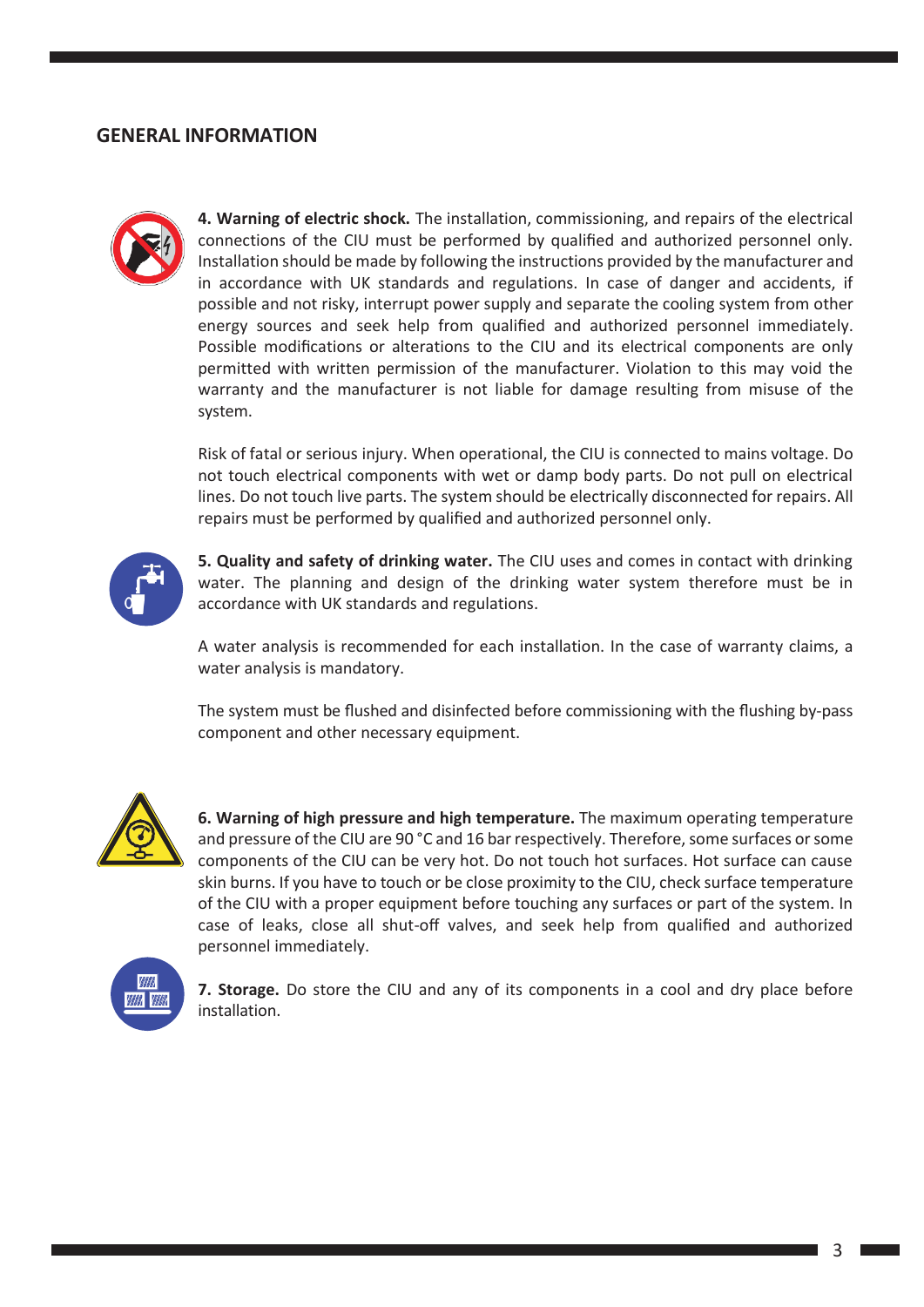#### **GENERAL INFORMATION**



**8. Disposal.** Always follow local disposal regulations and seek expert advice.

**9. Name plate of the CIU.** This manual applies to various designs of the CIU. The type of the CIU is specified on the nameplate which can be seen on the base plate of the CIU. The nameplate contains the following information:

- Product Code
- Art. Number
- Primary Flow
- Max differential pressure
- Production Date
- Contact Information of the Manufacturer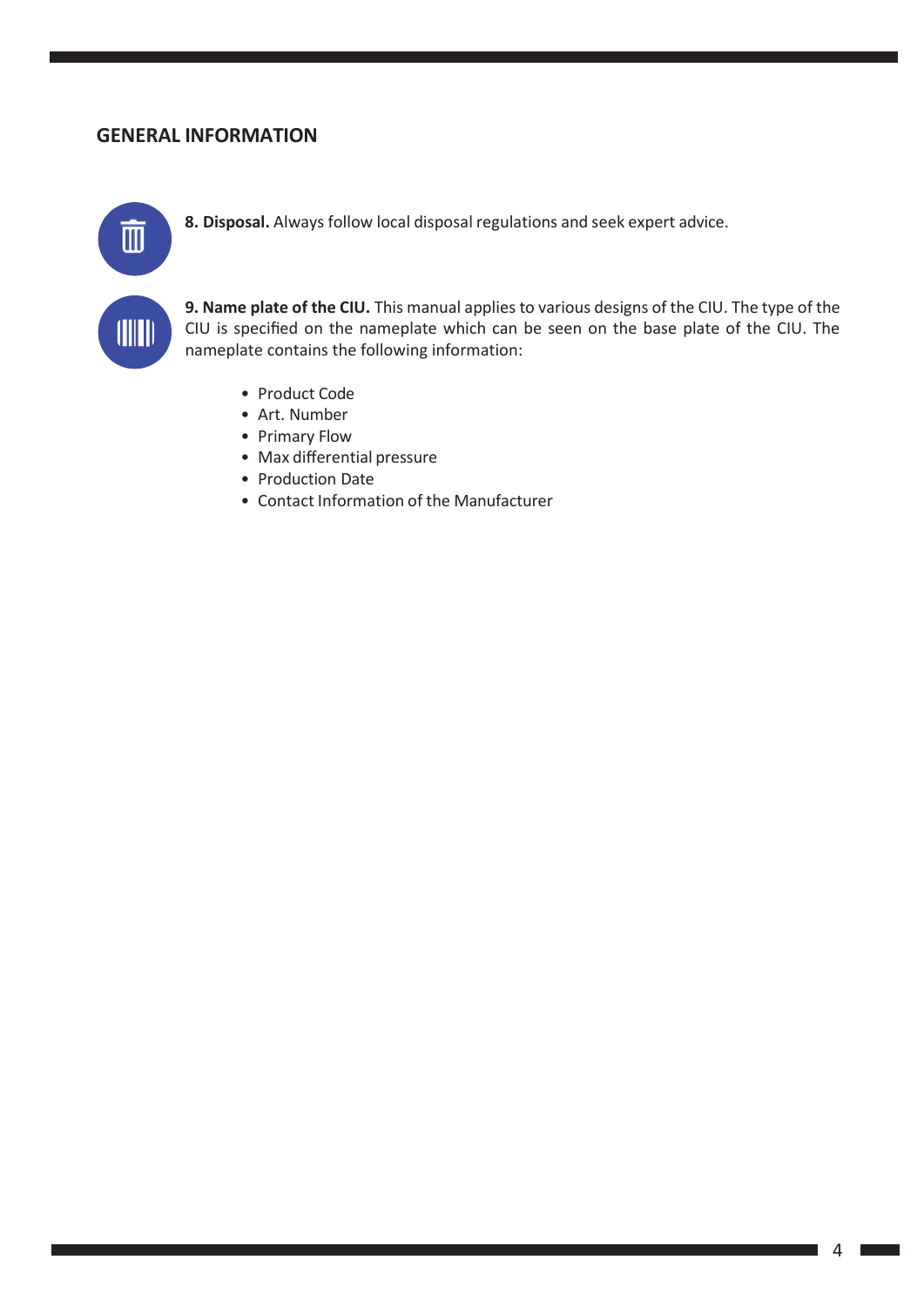# **TABLE OF CONTENTS**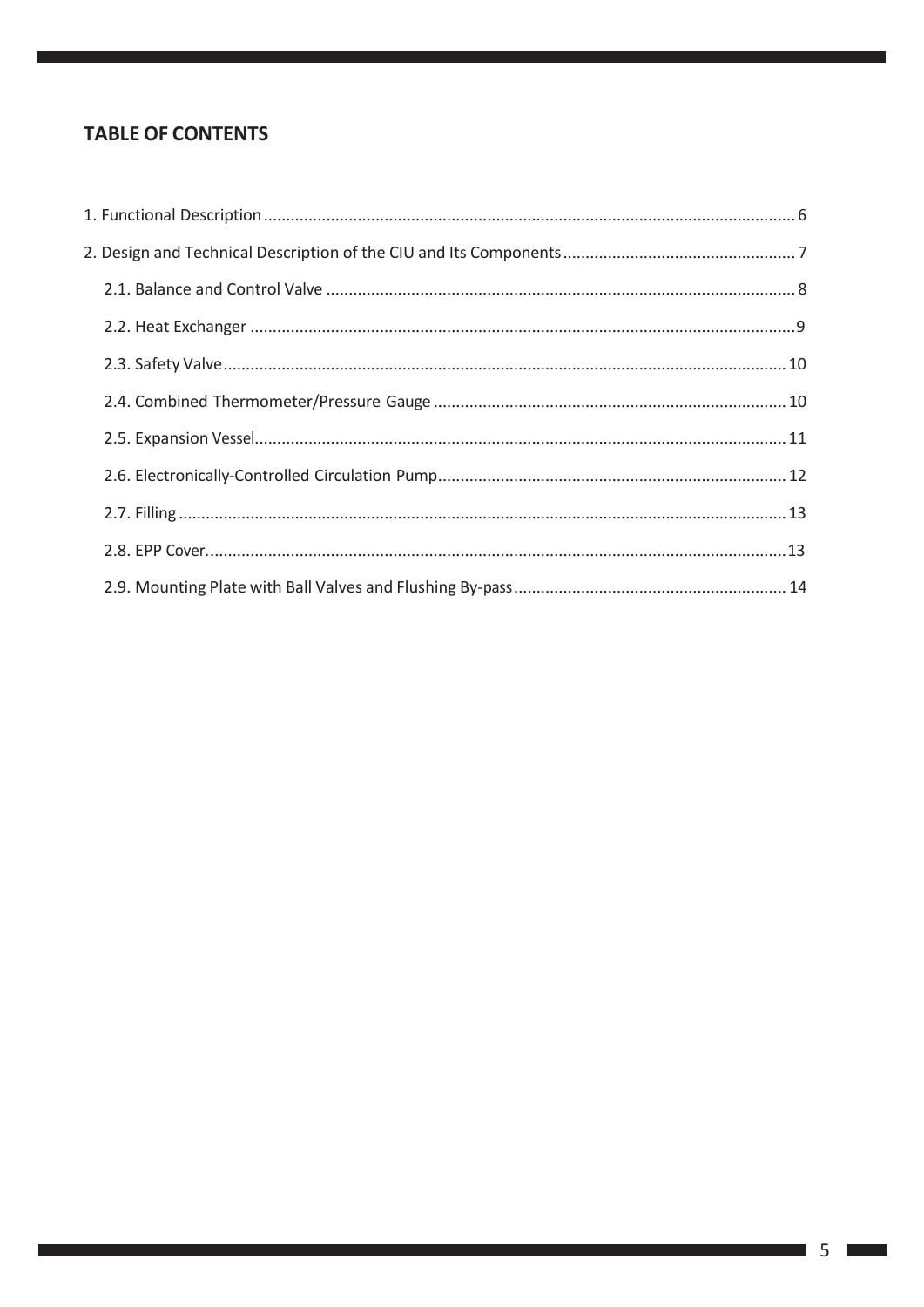#### <span id="page-5-0"></span>**1. Functional Description**

VERSATILE Cooling Interface Unit (CIU) (Figure 1) product family is designed to satisfy a range of costumer demands in terms of cooling. CIU provides cooling solutions for apartments, houses, and offices.

The CIU has all necessary components (e.g. valves, heat exchanger, circulation pump, expansion vessel, pipes, fitting and connections) to deliver convenient and efficient cooling.

The CIU has 4 types based on the heat exchanger specifications. To connect the CIU with the piping system of apartments, houses, or offices, Mounting Plates With 6 Ball Valves are used. The Flushing By-pass component enables flushing and venting the system before commissioning. The CIU is covered with high quality EPP Covers.

The detail information for components of CIU are provided in the following sections.



**Figure 1.** The front view of the CIU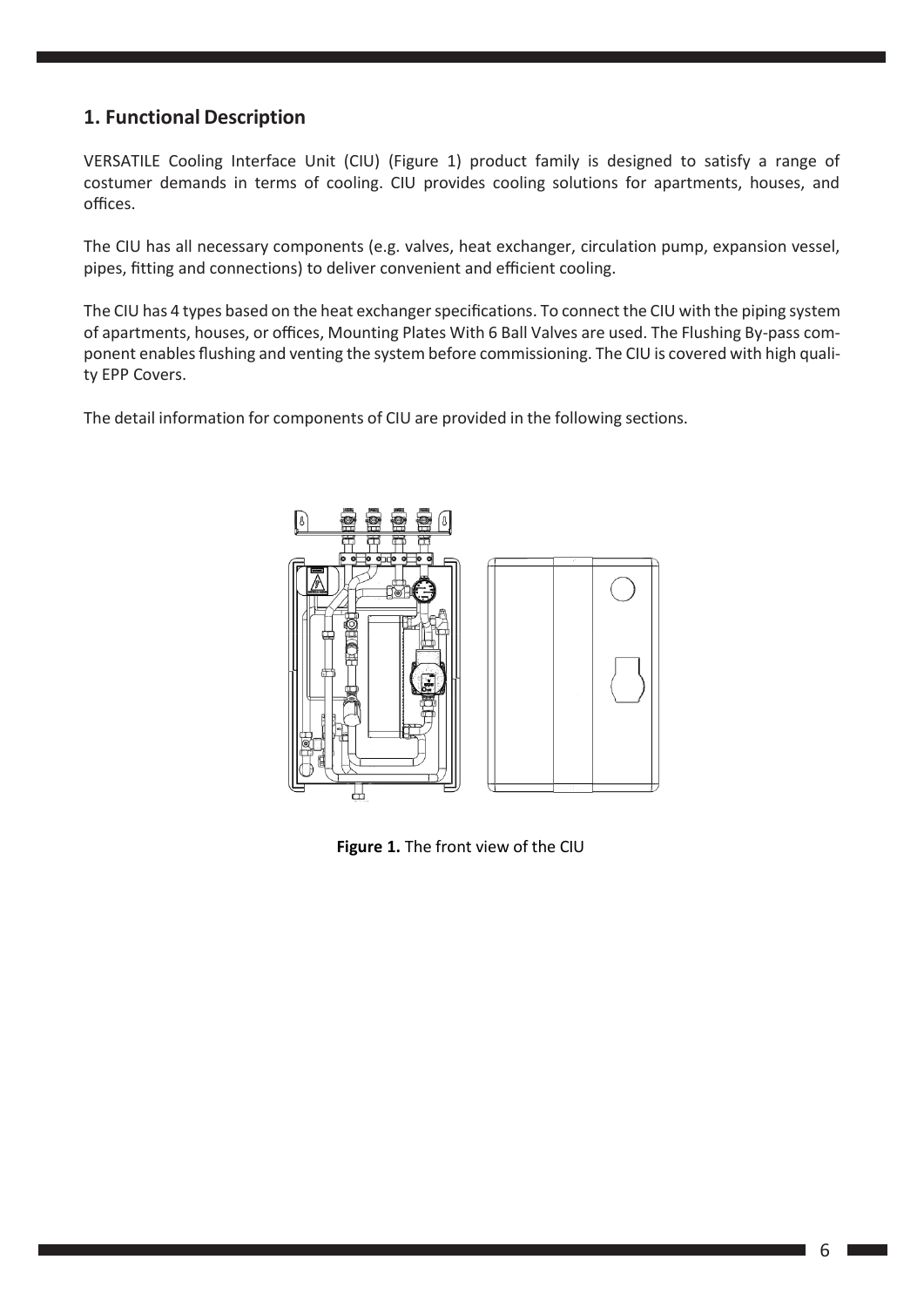# <span id="page-6-0"></span>**2.Design and Technical Description of the CIU and Its Components**

The CIU is comprised of 9 main components. The components of the CIU are secured on a galvanized steel plate. Each has a balance and control valve, heat exchanger (optionally isolated with EPP), safety valve, combined thermometer/pressure gauge, expansion vessel, circulation pump, filling, EPP cover, and mounting plate with ball valves and flushing by-pass. The 18 mm diameter pipes of the CIU are made from AIS 316L stainless steel and have 9 mm isolation. Figure 2 describes the inlets and outlets of the CIU. Figure 3 shows the dimensions of the CIU.

> 1 2 3 4  $\frac{3}{n}$   $\frac{3}{n}$   $\frac{3}{n}$

> > 5 ¾"



1. Cooling Return

- 2. Cooling Supply
- 3. Apartment Cooling Return
- 4. Apartment Cooling Supply
- 5. Safety Valve Drain





**Figure 3.** The dimensions of the CIU

The CIU has 4 types based on the heat exchanger to accommodate varying demands. The types of the CIU are listed in the Table 1.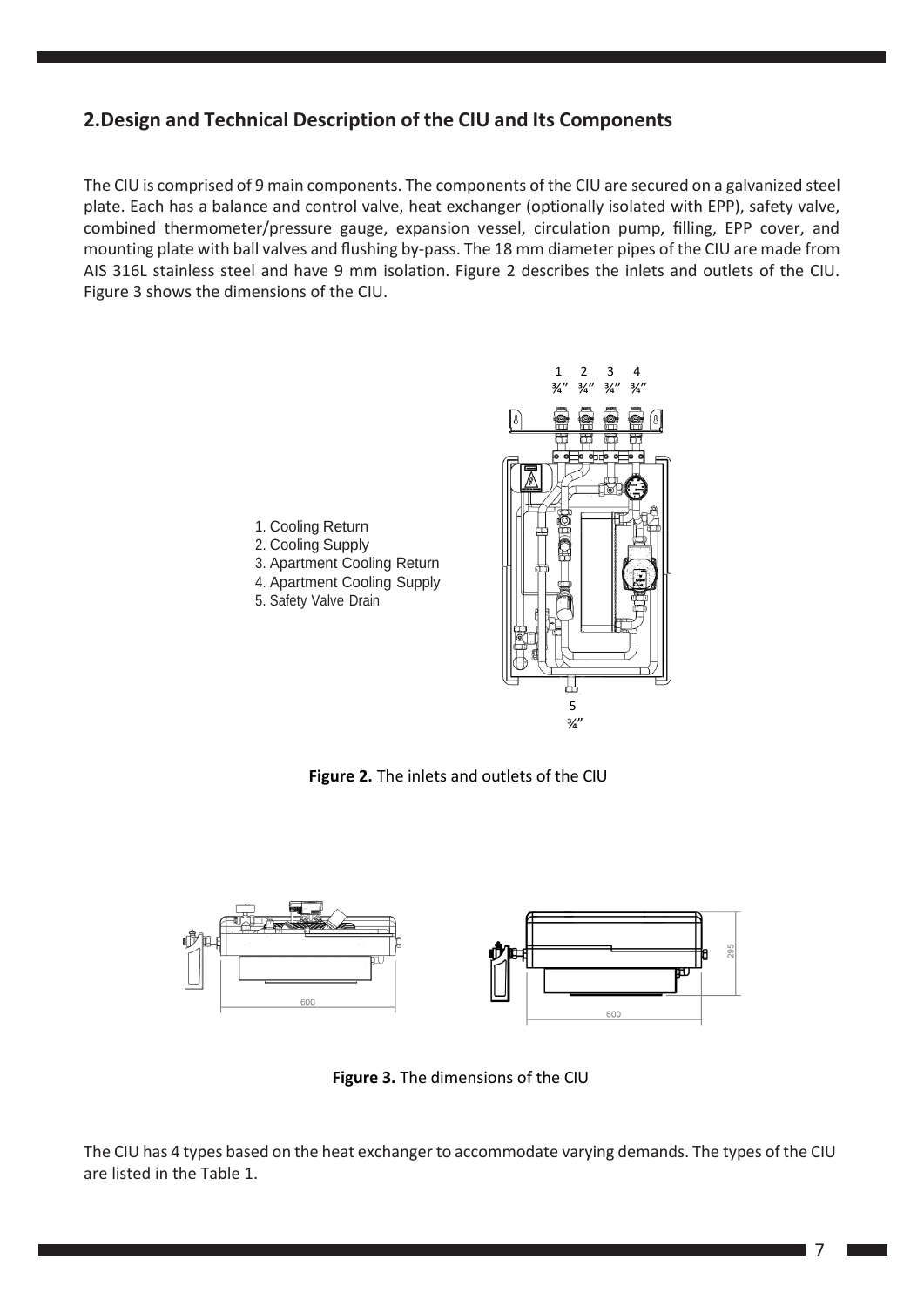#### **Table 1.** The types of the CIU

| Type 1                          |           |
|---------------------------------|-----------|
| Heat load                       | 3.15 kW   |
| Flow rate                       | 450 kg/h  |
| Number of heat exchanger plates | 32        |
| Art. -Nr.                       |           |
| Type 2                          |           |
| Heat load                       | 4.85 kW   |
| Flow rate                       | 644 kg/h  |
| Number of heat exchanger plates | 40        |
| Art. -Nr.                       |           |
| Type 3                          |           |
| Heat load                       | 6.30 kW   |
| Flow rate                       | 900 kg/h  |
| Number of heat exchanger plates | 60        |
| Art. -Nr.                       |           |
| Type 4                          |           |
| Heat load                       | 11.90 kW  |
| Flow rate                       | 1700 kg/h |
| Number of heat exchanger plates | 30        |
| Art. -Nr.                       |           |

The technical data of the CIU on the general aspects, materials, dimensions, and electrical connections are presented in the Table 2.

| <b>GENERAL</b>                |                                      |  |
|-------------------------------|--------------------------------------|--|
| Nominal pressure              | <b>PN16</b>                          |  |
| Maximum operating temperature | 90 $\degree$ C                       |  |
| <b>MATERIALS</b>              |                                      |  |
| Heat exchanger                | Plates: 316 stainless steel          |  |
| Pipes                         | 18 mm AIS 316L stainless steel       |  |
| <b>Fittings</b>               | Brass CW617N                         |  |
| <b>Seals</b>                  | Aramid Fiber, Mineral Fibre with NBR |  |
| <b>Thermal insulation</b>     | <b>EPP</b>                           |  |
| <b>DIMENSIONS</b>             |                                      |  |
| Width x Height x Depth        | 440 x 600 x 295 mm                   |  |
| Connections                   | G 34" union nut, flat seal           |  |
| <b>ELECTRICAL CONNECTIONS</b> |                                      |  |
| Main voltage                  | 230 V AC $\pm$ 10%                   |  |
| Power frequency               | 50 to 60 Hz                          |  |
| Operating voltage             | 5 V AC $\pm$ 10%                     |  |
| Input                         | 0.15 to 3 W                          |  |
| Protection                    | <b>IP44</b>                          |  |

#### **Table 2.** The technical data of the CIU

#### <span id="page-7-0"></span>**2.1. Balance and Control Valve**

Each CIU is equipped with a balance and control valve (Figure 4) which consists of two different parts: the control valve and the differential pressure controller. It has automatic flow limitation and built-in differential pressure control functioning over the control valve. The valve is also combined with a thermal actuator which ensures the required flow in every unit and maintains hydronic balance in the system. In the CIU, there are four options on the balance and control valve based on the requirements on heat capacity (kW) and flow rate (nominal flow, l/h): (1) DN15, 3.15 kW, 450 l/h, (2) DN20, 4.85 kW, 900 l/h, (3) DN20, 6.30 kW, 900 l/h, and (4) DN20HF, 11.90 kW, 1700 l/h. The technical specifications of the pressure control valve are given in Table 3.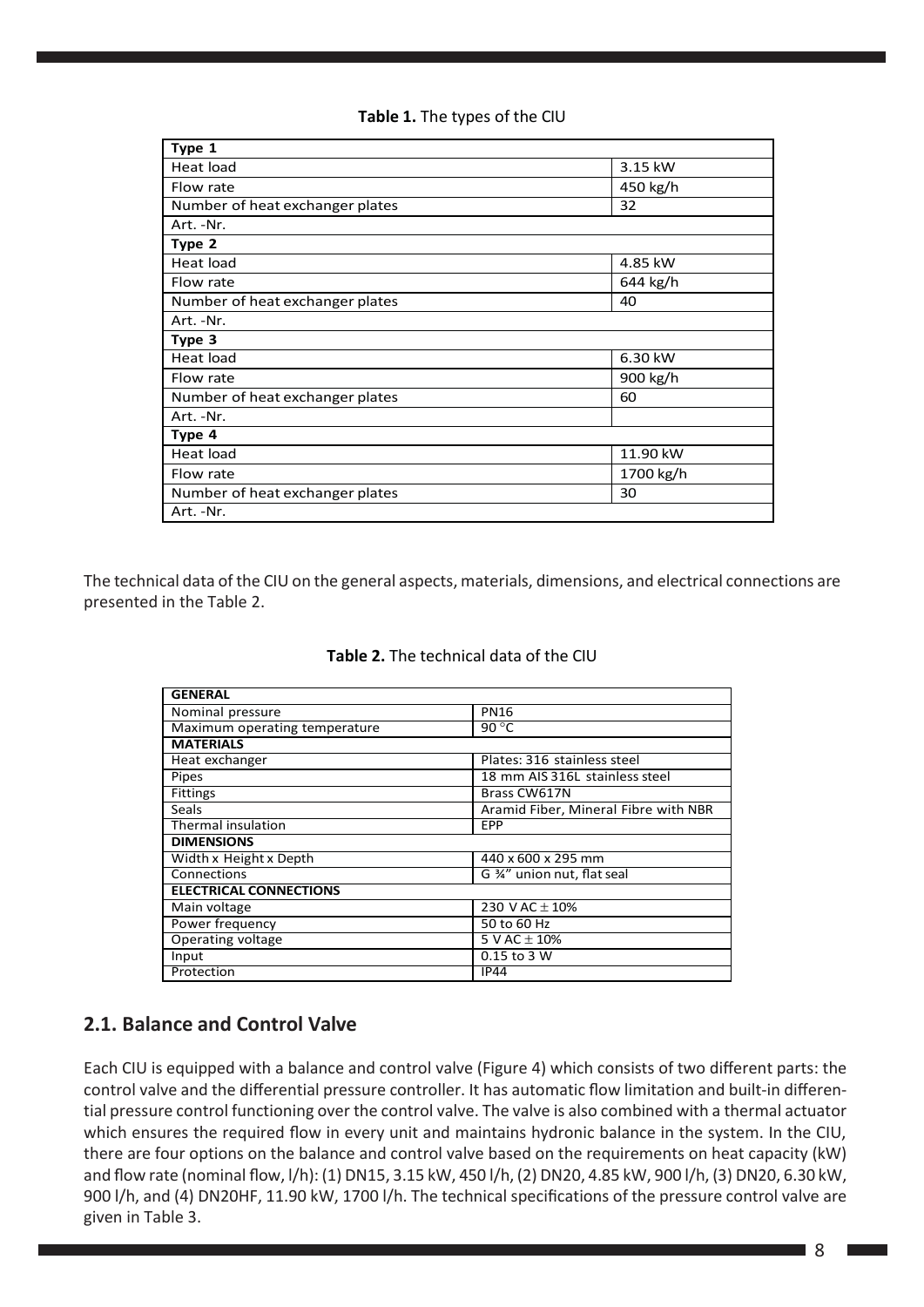

**Figure 4.** The Balance and Control Valve

| DN   | Heat capacity (kW) | Flow rate (I/h) |
|------|--------------------|-----------------|
| 15   | 3.15               | 450             |
| 20   | 4.85               | 900             |
| 20   | 6.30               | 900             |
| 20HF | 11.90              | 1700            |

Table 3. The technical specifications of the Balance and Control Valve

#### <span id="page-8-0"></span>**2.2. Heat Exchanger**

Each CIU is equipped with a plate heat exchanger (Figure 5) to exchange heat between supply and the CIU. In the CIU, the heat exchanger has optimized asymmetric plate geometries that combine extraordinary thermal efficiency. The heat exchanger has been selected to satisfy the requirements on the heat load and the flow rate of the system.



**Figure 5.** Heat Exchanger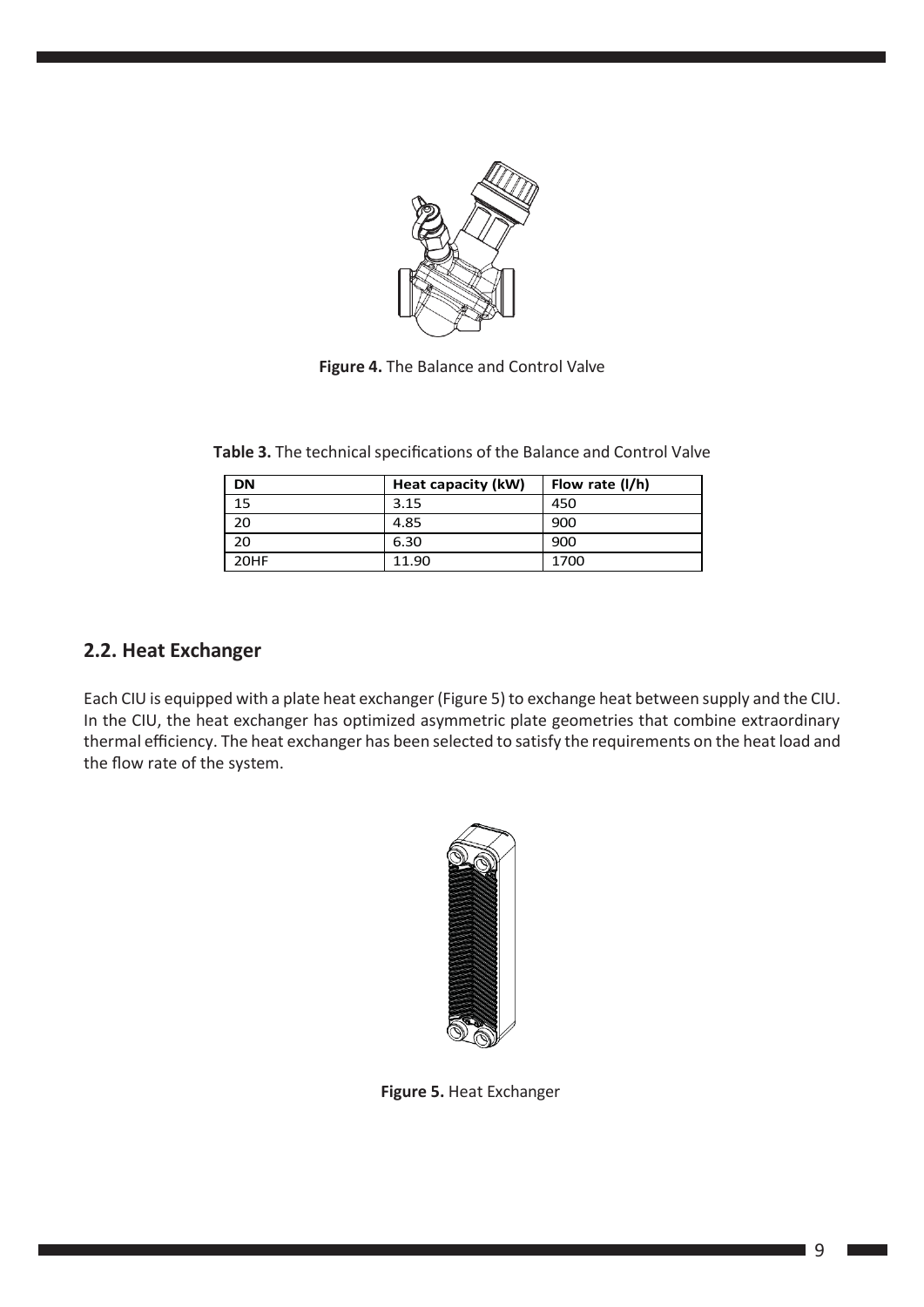# <span id="page-9-0"></span>**2.3. Safety Valve**

The Safety Valve (Figure 6) serves as a fail-safe to protect against overpressure in the CIU. When the system pressure of the CIU exceeds 2.5 bar (factory adjusted opening pressure), it automatically releases water from the draining outlet. The system pressure of the CIU can be monitored by the Combined Thermometer/Pressure Gauge. The safety valve is made from brass and according to the standards established by DIN 4751-3 and EN 12828 regulations. The technical specifications of the Safety Valve are provided in the Table 4.



**Figure 6.** The Safety Valve

| Connection                  | MS $Rp\frac{1}{2} \times Rp\frac{3}{4}$ |
|-----------------------------|-----------------------------------------|
| Operating temperature range | $-20/+95 °C$                            |
| Opening pressure            | 2.5 <sub>bar</sub>                      |
| Dimensions (W x H x D)      | 35 x 60 x 45 mm                         |
| Housing                     | <b>Brass</b>                            |
| Cap                         | PA6, red                                |

**Table 4.** The technical specifications of the Safety Valve

#### <span id="page-9-1"></span>**2.4. Combined Thermometer/Pressure Gauge**

The Combined Thermometer/Pressure Gauge (Figure 7) enables the operator to observe the system temperature and pressure in a single gauge with at a single measuring point. It has a bimetal measuring system for temperature measurement and a Bourdon tube measuring system for simultaneous pressure measurement. Both values are measured and displayed by a single gauge. A self-closing mounting valve enables the gauge to be replaced without the need to drain the system. The technical specifications of the Combined Thermometer/Pressure Gauge are provided in the Table 5.



**Figure 7.** The Combined Thermometer/Pressure Gauge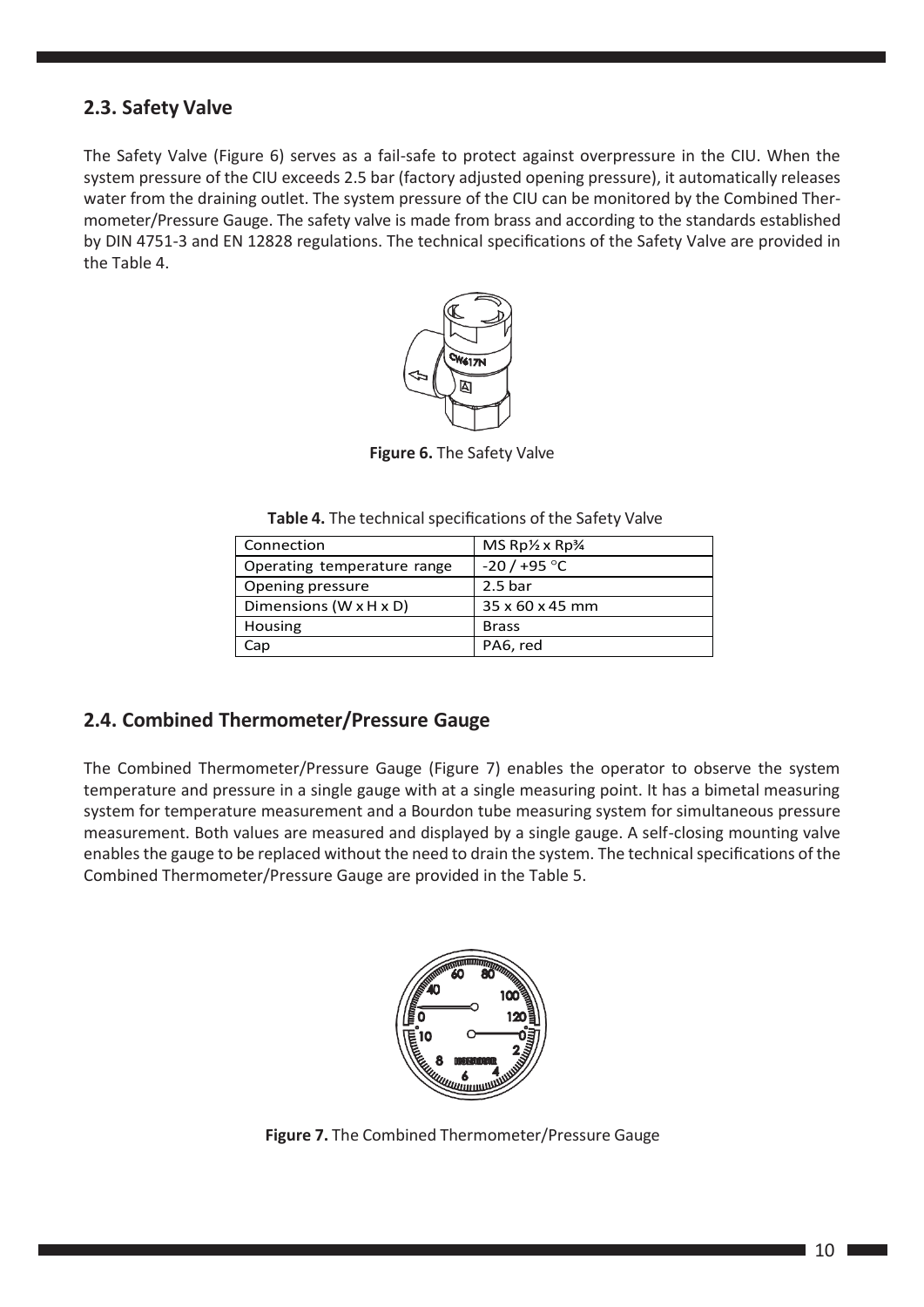| <b>Type</b>                      | D <sub>1</sub>                            |
|----------------------------------|-------------------------------------------|
| Nominal size                     | 80                                        |
| Working ranges                   | Thermometer:<br>CIU: $0/120$ °C           |
|                                  | Ambient max: 60 °C                        |
|                                  | Pressure gauge: 0/10 bar and 0/60 mWC     |
|                                  | Static load: 7.5 bar                      |
|                                  | Dynamic load: 6.7 bar                     |
|                                  | Short term: 10 bar (full scale value)     |
| Temperature performance          | Pressure gauge:                           |
|                                  | Indication error when the temperature of  |
|                                  | the measuring system deviates from the    |
|                                  | normal temperature of 20 °C:              |
|                                  | rising temperature approx. ±0.4 %/10 K    |
|                                  | falling temperature approx. ±0.4 %/10 K   |
|                                  | of the full scale value                   |
| Accuracy class of Pressure gauge | 2.5 (EN 837-1/6)                          |
| Degree of protection             | IP 32 (EN 60529)                          |
| Connection                       | Brass, bottom or centre back G14B with    |
|                                  | mounting valve G1/4 to R1/2               |
| Measuring element                | Temperature: Bimetal element              |
|                                  | Pressure: Bourdon tube, copper alloy      |
| Dial                             | Plastic white                             |
|                                  | Dial marking black with red/blue circular |
|                                  | arcs                                      |
| Pointer                          | Thermometer: plastic, red                 |
|                                  | Pressure gauge: plastic, black            |
| Housing                          | D1-plastic (ABS), highly impact resistant |
| Window                           | Clip-in plastic with adjustable red mark  |

Table 5. The technical specifications of the Combined Thermometer/Pressure Gauge

# <span id="page-10-0"></span>**2.5. Expansion Vessel**

The CIU is equipped with an Expansion Vessel (Figure 8) to maintain constant pressure in the system. The Expansion Vessel is made from rubber diaphragm fixed membrane and according to the standards established by PED 2014/68/UE and DIN EN 13831 regulations. The technical specifications of the Expansion Vessel are provided in the Table 6.



**Figure 8.** The expansion vessel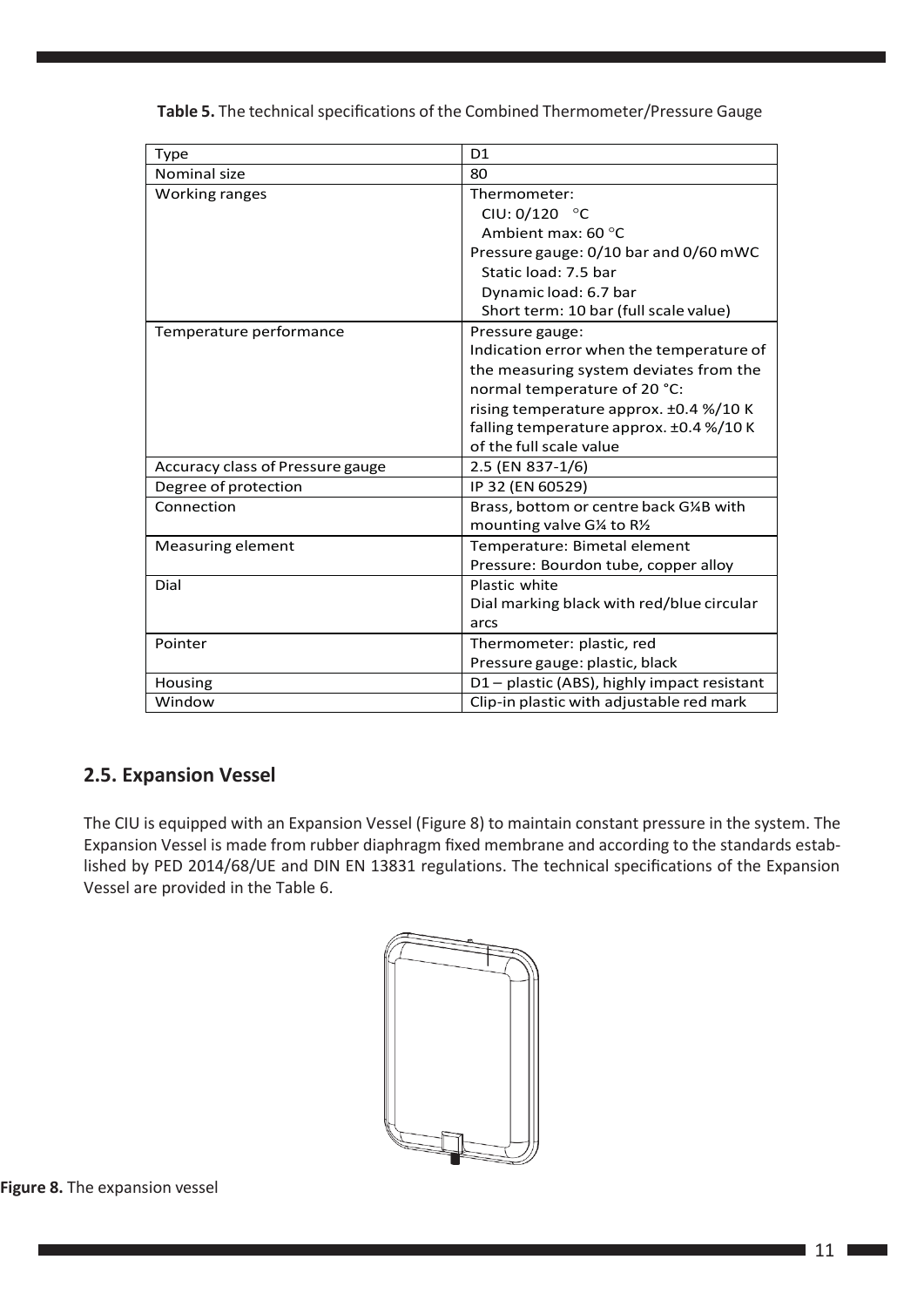| Capacity                      | 8 liters           |
|-------------------------------|--------------------|
| Dimensions (W x H x D)        | 350 x 440 x 73 mm  |
| Water entry connection        | M $3/8$ " Gas      |
| Standard pre-loading pressure | 1.5 <sub>bar</sub> |
| Maximum working pressure      | 3.0 <sub>bar</sub> |
| Working temperature           | $-10/+90 °C$       |
| External finishing colour     | Red                |

Table 6. The technical specifications of the Expansion Vessel

# <span id="page-11-0"></span>**2.6. Electronically-Controlled Circulation Pump**

Each CIU has an electronically-controlled circulation pump (DN 15 size and 7 m hydraulic performance) which is exclusively designed for circulating for cooling systems with constantly changing volume flows. The technical data of the pump is presented in Table 7. In Figure 9, pump curve (pump head vs flow rate characteristics) is given.



**Figure 9.** The pump curve of the Electronically-Controlled Circulation Pump

**Table 7.** The technical data of Electronically-Controlled Circulation Pump

| Fluid temperature                         | 0 °C to +95 °C                                                                                      |
|-------------------------------------------|-----------------------------------------------------------------------------------------------------|
| Ambient temperature                       | 0 °C to +70 °C                                                                                      |
| SC, self-controlled, green<br>push button | $\Delta$ p-v, $\Delta$ p-c, constant speed<br>(manual air venting and manual<br>dejamming function) |
| <b>External control</b>                   | iPWM1 signal, LIN bus                                                                               |
| Hydraulic performance                     | 7 m                                                                                                 |
| <b>Size</b>                               | <b>DN 15</b>                                                                                        |
| FFI                                       | $\leq 0.20$                                                                                         |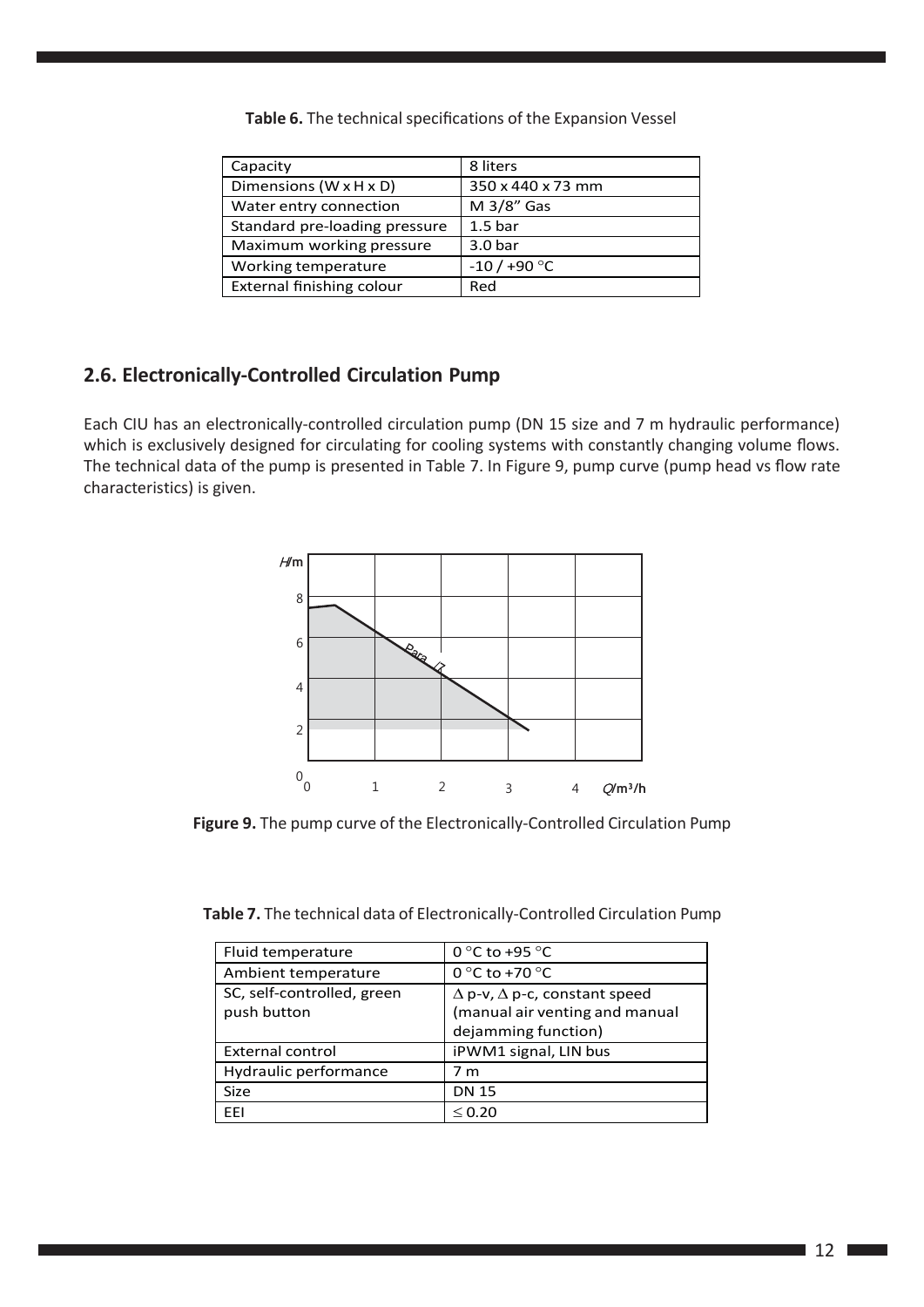## <span id="page-12-0"></span>**2.7. Filling**

The CIU comes with a Filling (Figure 10) component which is used to fill the heating circuit with water. It should be manually connected to the ball valves of the CIU (marked with "A" and "B" stickers) to start the filling process. The heating circuit should be filled with water until 1.5-2.0 bar pressure read from the Combined Thermometer/Pressure Gauge. Then, those ball valves should be shut-off, and the Filling should be disconnected from the CIU. It is made up of AIS 316L stainless steel pipes with union nuts at both ends. The Filling is marked with "A" and "B" stickers at the ends to correctly connect to the CIU.



**Figure 10.** The Filling

#### <span id="page-12-1"></span>**2.8. EPP Cover**

The CIU is covered with EPP Covers which are made from high quality 50 g/L density EPP. The drawing of the EPP Cover is given in Figure 11.



**Figure 11.** The drawing of the EPP Cover of the CIU